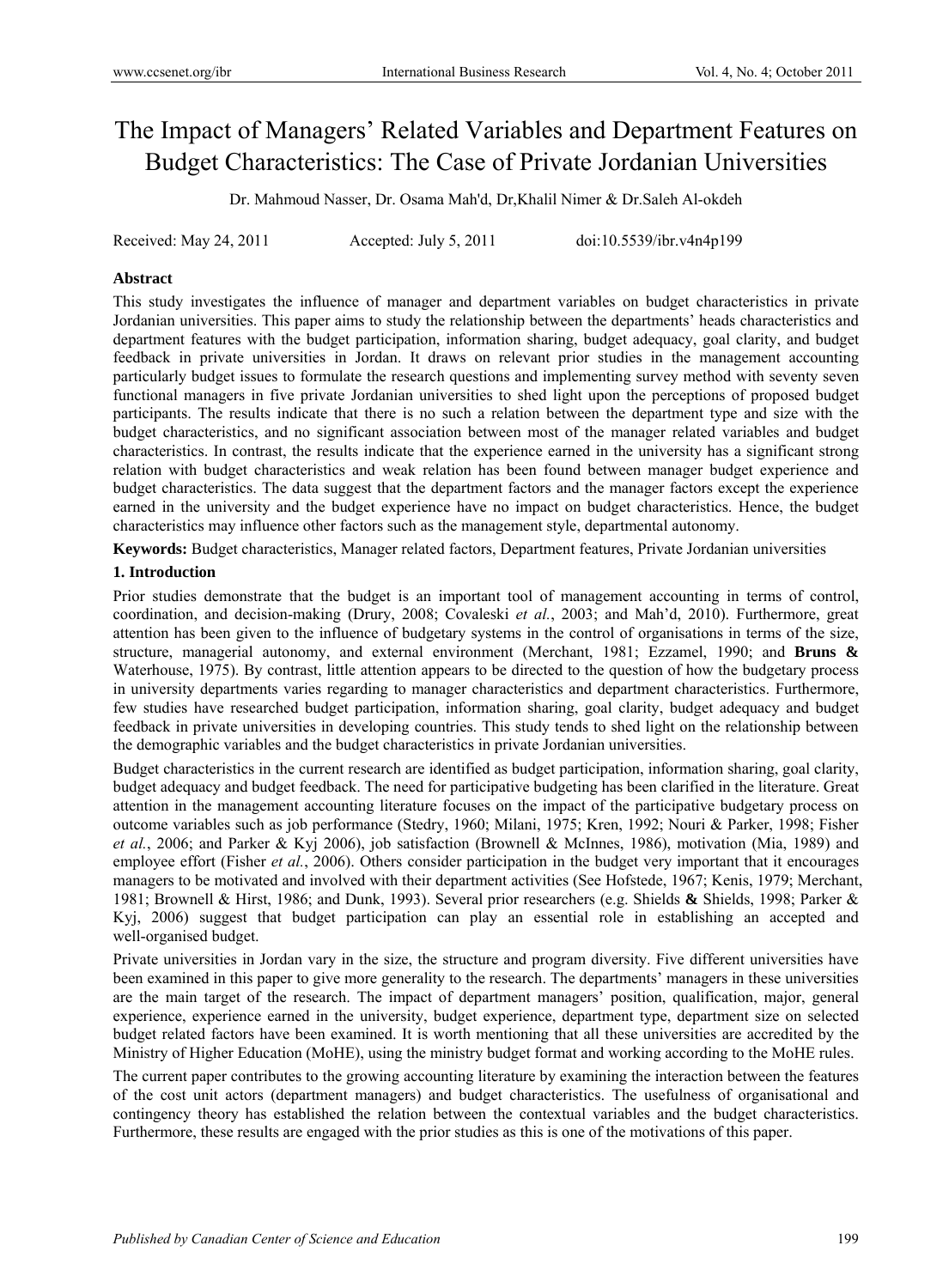#### **2. Literature review**

The effect of organisation context on the budget features has been extensively examined in the literature (Burns & Waterhouse, 1975; Kenis, 1979; Merchant, 1981; Ezzamel, 1990; and Nouri & Kyj, 2008). The influence of corporate budgeting systems on managerial behaviour and organisational performance has been studied by examining the effect of corporate context on the level of participation (Merchant, 1981). Merchant notes that managers in the larger, more diverse, decentralized companies participated more highly in budget setting. Moreover, Ezzamel finds that middle and lower-level managers are likely to be better participants in the budget in organizations characterized by large size, decentralized structure, and greater Perceived Environmental Univercity **(PEU).** Similarly, Bruns & Waterhouse (1975) find that large organizations, and decentralized organisations, tend to allow greater participation in budgets. Kenis (1979) suggests that budgetary participation and goal clarity affect positively on job- related and budget related attitudes of managers. The following is brief explanation of the prior studies in budget participation, information sharing, role ambiguity, budget adequacy and budget feedback.

## *2.1. Budget characteristics*

The results in prior studies have indicated that the contextual variables have a significant impact on the budget usage and budget characteristics (see Ezzamel, 1990; Kenis, 1979; Merchant, 1981; and Nouri & Kyj, 2008). Merchant (1981) finds that larger and more diverse departments have significant effect on how department managers use their budget, even though the managers are using the same corporate budgeting system. Ezzamel (1990) finds that perceived environmental uncertainty have strong impact on budget participation, budget evaluation, required explanation of the variances, and information sharing. Figure 1 describes the five selected characteristics which have been used in the current study as dependent variables. Prior studies (e.g. Milani, 1975; Kenis, 1979; Merchant, 1981; Ezzamel, 1990; Sheilds & Shields, 1998; Parker & Kyj, 2006;Mah'd,2010 and Nouri & Kyj, 2008) find these factors as important budget characteristics to facilitate budget process and to encourage participative budgeting. Those characteristics have been chosen relying on budget literature and the environment of universities in Jordan.

Budget characteristics include budget participation, information sharing, organisational commitment, role ambiguity, and job performance was measured using a survey questionnaire by (Parker & Kyj, 2006). Early study, Stedry (1960) examine the relationship between the types of budget and individual performance. Shields and Shield (1998) review budgetary participative in 47 management studies, focus on the effects of participative budgeting. Budget participation can lead to greater understanding of the budget settings, greater trust in budget targets, and lowering the subordinates fear, apprehension and suspicion of budget targets (Lau & lim, 2002). Nouri & Parker (1998) theorize the statement of 'Budget leads to budget adequacy, directly and via organisational commitment leads to job performance' as a basic of theoretical model used in their paper.

#### *2.2. Budget participation*

Budget participation has been extensively investigated in management accounting literature using participative budgeting as an independent variable. Participative budgeting can be examined directly with dependent variables such as job performance or satisfaction or associated indirectly, mediated by an intervening variable, with dependent variables (Stedry, 1960; Sheilds & Sheild, 1998; Nouri & Parker, 1998; Fisher *et al.*, 2006; and Parker & Kyj 2006). Prior studies vary in the results examining the relationship between budget participation and managerial performance. While, some studies outline a significant positive relationship between budget participation and managerial performance (Chenhall & Brownell, 1988; Lau & Lim, 2002; Moll, 2003; and Parker & Kyj, 2006), others find insignificant relation or negative association (e.g. Milani, 1975; Kenis, 1979). Nevertheless, huge number of them uses some factors as intervening variable to mediate this relationship. These variables have been used by (Nouri & Parker, 1998) organisational commitment, (Chenhall & Brownell, 1988) role ambiguity, (Parker & Kyj, 2006) information sharing, (Brownell & McInnes 1986) motivation, (Nouri & Parker, 1998) budget adequacy, (Kren 1992; Chong & Chong, 2002) job relevant information and other variables. However, the linkage between participative budgeting and outcome variables has extensively studied, the results are inconsistent in explaining this relation.

The arguments in favourite of budget participation are so varied and so vague in last decades (Hopwood, 1974; Parker Kyj, 2006; and Nouri & Kyj, 2008). The influence of budget participation is perhaps the most examined budget aspects in the research literature (Lukka, 1988; Shields & Shields, 1998; and Charpentier, 1998), although this may not apply to budget literature in developing countries.

The level of participation in setting the budget is likely to be different between managers in the universities depending on their characteristics as well as depending on the department characteristics. There might therefore be different motivation and understanding for the budget participation in between those managers who have different position, qualification, major general experience, organisational experience, and budget experience. Moreover, there could be different level of participation in budget setting depending on the context of the department in terms of the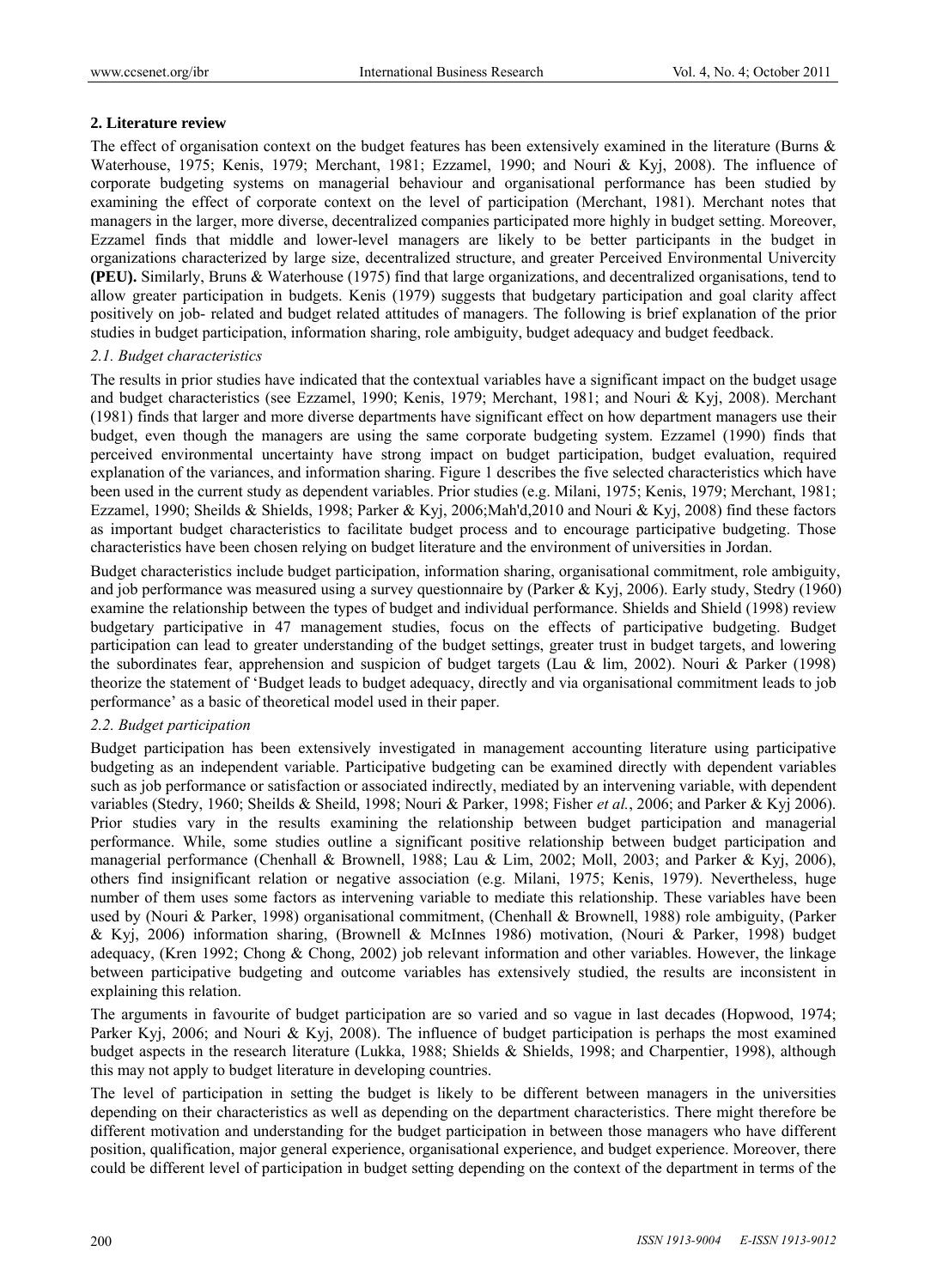size and the type. In general, the current study investigates such a relationship between the manager characteristics and department factors with budget participation as one of the budget characteristics.

# *2.3. Information sharing*

An important benefit of the budgeting process is sharing information between subordinates and their managers (Hopwood, 1974; Covaleski *et al.*, 2003; and Parker & Kyj, 2006: Thys-Clement & Wilkin, 1998; Mah'd 2010; and Broadbent, 2007). Shield & Shield (1998) and Parker & Kyj (2006) support Shields and Young's (1993) argument that budget participation is used to facilitate the communication of private information from subordinates to superiors. A common assumption in the accounting literature (especially agency theory) is that subordinate managers hold private information regarding their task and know about their operational areas more than do their superiors (Merchant, 1981; Nouri & Parker, 1998; Shields & Shields, 1998; and Covaleski *et al.*, 2003). The flow of information up-down has also been addressed in the literature (Kren, 1992; Parker & Kyj, 2006) that superiors generally have private information regarding to achieve strategic budget goals which may facilitate the subordinates achievement of those goals (Gladney *et al.*, 2009). Budget participation may enable subordinates and superiors to communicate their private information leading to better decision-making and budget (Nouri & Parker, 1998; Shields & Shields, 1998; Covaleski *et al.*, 2003; and Parker & Kyj, 2006).

# *2.4. Goal clarity*

Goal clarity has been defined in the literature as the extent to which goals are clear, stated specifically and understood by the employees (Kenis, 1979). Another term appears in the literature is role ambiguity. Role ambiguity shows that an employee is uncertain about his role within the organisation. It is argued that participation in the budget setting process has potentially to clarify the role (Chenhall & Brownell, 1988). Several empirical evidences suggest that as intervening variable between budget participation and job performance role ambiguity has a significant negative association with individual performance (Chenhall & Brownell, 1988; Parker & Kyj, 2006). Parker & Kyj (2006) find not only role ambiguity has a significant negative relationship with job performance but also role ambiguity has negative relation with organisational commitment.

Chenhall & Brownell (1988) view the role ambiguity as the extent to which clear information is lacking regarding to the expectations associated with the role, methods, and the consequence of role performance. They argue that through budget participation, subordinates gain information that make their organisational roles clear. Their find that budgetary participation help to decrease manager's role ambiguity and this decrease improves job satisfaction and performance. Parker & Kyj (2006) suggest that both job performance and organisational commitment is affected directly and adversely by role ambiguity. Further, indirectly role ambiguity affects information sharing through organisational commitment. Previous research suggest association between role ambiguity, budget participation and job performance (Chenhall & Brownell, 1988; Kren, 1992; and Parker & Kyj, 2006).

#### *2.5. Budget adequacy*

Parker and Nouri (1998) define budget adequacy as the degree to which manager perceives enough and adequate budgeted resources to fulfil their job requirements. Several accounting studies research the impact of budget participation on budget adequacy (see Merchant, 1981; Parker & Nouri, 1998), as they assume that managers will attempt to participate in the budget process to have adequate resources for their departments. This study proposes that manager related factors such as position, qualification or may be the experience may enable managers to get adequate budgeted resources to their department. In this manner, manager and department related factors many have such a relation to budget adequacy as one of budget participation characteristics.

Various researchers have stated that subordinates participation in budgeting process may well result in the disclosure of private information that could result in more accurate budget (Merchant, 1981; Nouri & Parker, 1998). As Young (1985) explains that budget adequacy differs with slack budget that budget adequacy does not necessarily involve excess resources or biased budget forecasts as occurs in budget slack. Nouri & Parker (1998) propose that employees with adequate budgetary would support on average exhibit higher performance than employees without adequate budgetary support. They find that budget participation have an effect on job performance indirectly via budget adequacy.

#### *2.6. Budget feedback*

It is one of the important motivational variables measuring the degree to which budget goals have been achieved (Kenis, 1979). While many researchers have examined the relation between the budget feedback and the performance (see Kenis, 1979; Nouri & Kyj, 2008; and Gladney *et al.*, 2009), none, to the knowledge of the researchers, have directly examined the relationship between the manager and department related factors with budget feedback. Kenis (1979) finds that budget feedback related positively to the job satisfaction, and budgetary motivation. Gladney *et al.* (2009) conclude that budget meeting with budget committee members enhances the budgetary communication between the managers and the supervisor in term of budgetary feedback. The current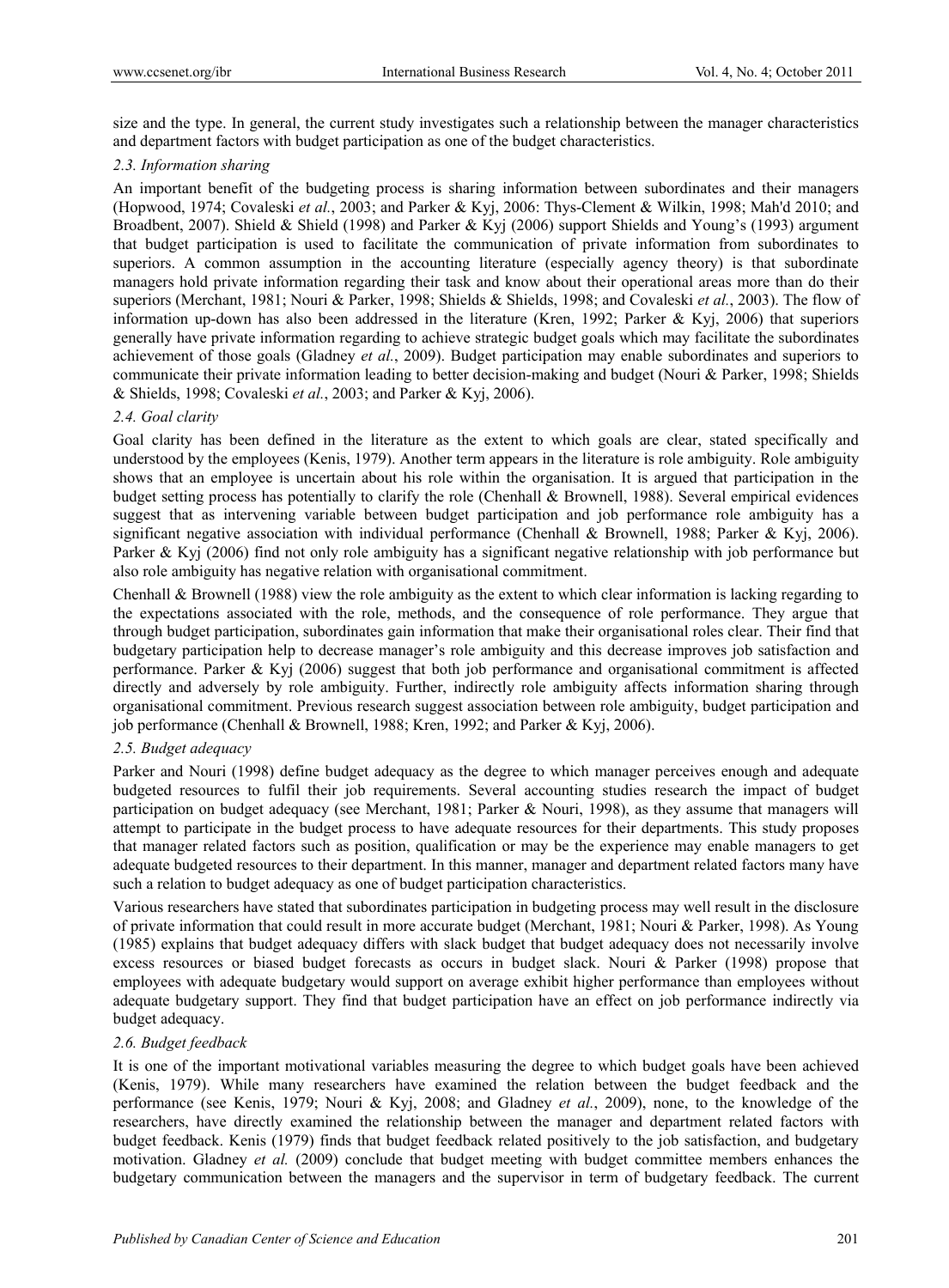study proposes and tests a direct relation between the manager and department related factor and the budget feedback.

Budgetary Feedback is the feedback about the degree to which department's managers have achieved their budget goals (Kenis, 1979) and the degree to which superiors (top management) provide feedback to department's heads about their achievement of budget goals. The logic behind using budget feedback as variable was explained by (Kenis, 1979) that if department's budget functionary do not know the results of his effort, he will lost any feeling of success or failure and incentive for better performance. Flamholtz *et al.* (1985) has studied the feedback as a control mechanism, explained that the information which is needed in order to correct individual behaviour, is given to individual by the feedback.

Budget feedback could be either direct "face to face meetings" or indirect through reports or written explanations. Further, face to face meetings provide opportunities for supervisors to explain directly the reasons for their budget decisions to the subordinate manager and to provide feedback for the manager's achievement of budget goals (Gladney *et al.*, 2009). Flamholtz *et al.* (1985) state that feedback information could be either specific to the work goals or general, or about work behaviour or work outcomes. Thus, the feedback process information may depend on the nature of the work goals or on the measurement system (Flamholtz *et al.*, 1985).

#### **3. Research method and research sample**

In this section, study method for collecting the data and the study sample is presented.

#### *3.1 The study variables and the hypothesis*

This research identified manager's position, qualification, major, general experience, experience earned in the university, budget experience, department type, department size as a contextual variables. The following is a discussion regarding to these factors.

#### 3.1.1. Contextual variables*;*

The respondent position: Respondent's position varies as the study surveyed deans, academic department head, and administration department head.

The qualification: In such a sample like the universities, big variation appears in the qualification between the respondents, where there are some respondents holding degrees of PhD, master, BSc, and others do not have.

The major: This is to verify if the manager majors could influence the achievement of budget. Majors vary between business, engineering, IT and others.

General experience: General experience could be one of the factors that affect positively dealing with budget.

Experience in the university: To examine whether the experience which has been earned in the university affects the budget characteristics.

Budget experience: The budget experience indicates that the respondent is familiar with using the budget where this may affect positively the budget performance.

The department size: This factor has been measured using two main tools

(1) Employees' number: It is clear that number of employees indicates the size of the department, while its influence is not obvious.

(2) Total of the expenses: Expenses may indicate the size of the department; its impact has been studied in the current research.

Department Type: University departments could be academic or administrative. An academic department, which contributes directly to the education, is leaded by an academic member. Administrative department, which serve the education process, could be leaded by academic or non-academic staff.

#### 3.1.2. Hypotheses

Prior studies have clarified that contextual and environmental variables have an impact in budget characteristics. This research comes to extend the literature and to investigate potential impact of the managers and department features on budget characteristics using a unique environment and country. The independent variables which have been researched are (manager position, qualification, major, general experience, organisational experience, budget experience department size and department type). This leads to **use eight** propositions in order to assess the above relationships. One of the main reasons behind using these assumptions is that after considering the environment in Jordan, it is obvious that private universities need to develop its strategies and to avoid consuming undesirable expenses, which may occur when there is a development in the budget system.

H 1: The **position** of the respondent has a significant positive association with budget participation, information sharing, goal clarity, budget adequacy, and budget feedback.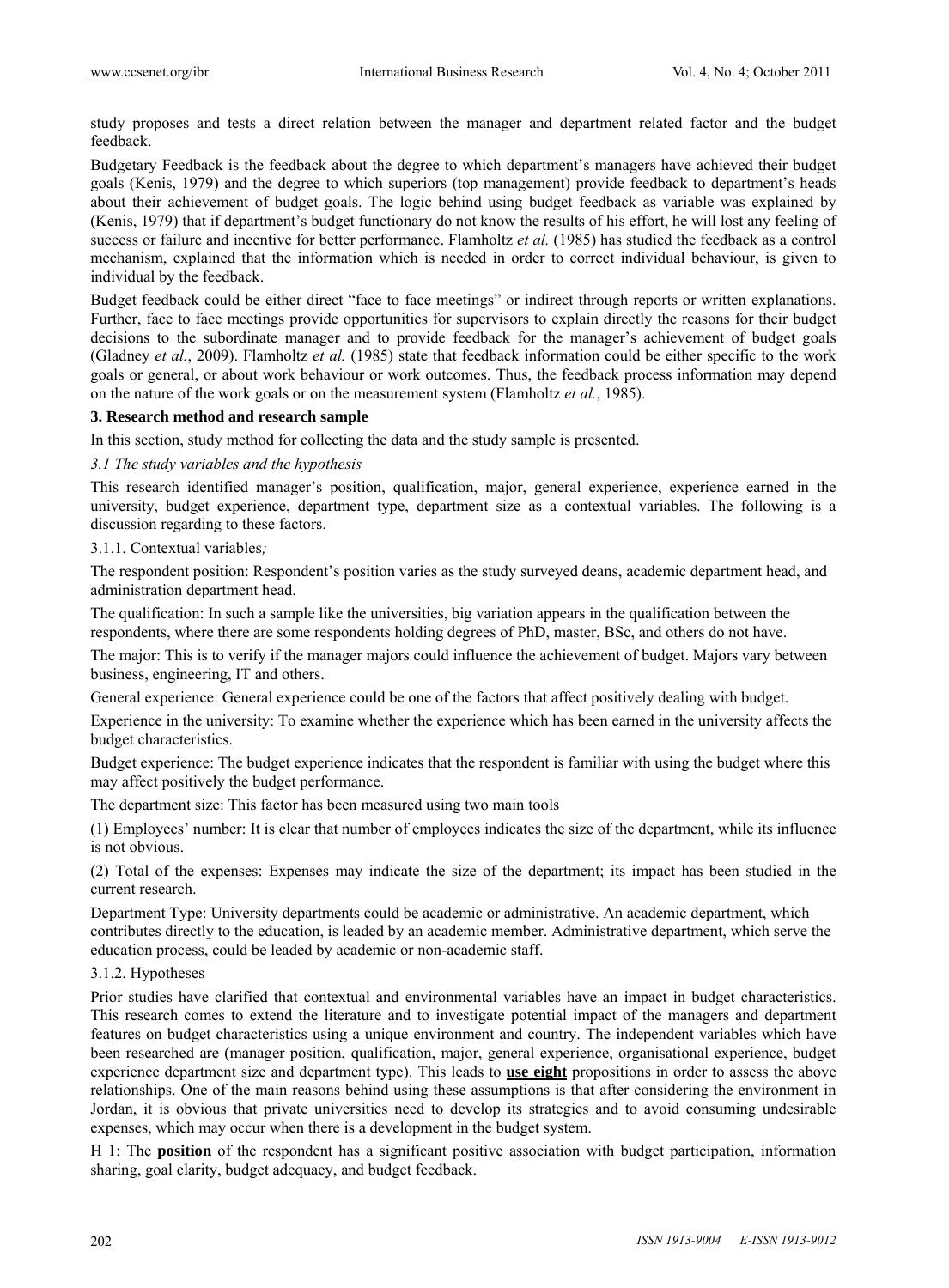H 2: There is a significant positive relation between the **qualification** and budget participation, information sharing, goal clarity, budget adequacy, and budget feedback

H 3: There is a significant positive association between the **major** of the subordinate manager and with budget participation, information sharing, goal clarity, budget adequacy, and budget feedback.

H 4: **General experience** has a significant positive association with budget participation, information sharing, goal clarity, budget adequacy, and budget feedback.

H 5: There is a significant positive relationship between the **experience earned in the university** and with budget participation, information sharing, goal clarity, budget adequacy, and budget feedback

H 6: **Budget experience** affects positively the budget participation, information sharing, goal clarity, budget adequacy, and budget feedback.

H 7: There is a significant positive association between the **size of the department** and budget participation, information sharing, goal clarity, budget adequacy, and budget feedback.

H 8: There is a significant positive association between **the type of the department activities** and budget participation, information sharing, goal clarity, budget adequacy, and budget feedback.

### *3.2. Data collection method*

The influence of manager and department related factors as independent variables on budget related factors as dependent variables in JPUs has been measured using questionnaire and documentary data. In summer of 2010, a survey questionnaire was distributed to a sample of 131 department managers in five private universities. Those managers were identified as having responsibility for their department expenses in the private Jordanian universities. Respondents were chosen from a variety of functional areas, including academics and administrative members. The president of Applied Science University assisted the researcher by writing a formal cover letter to MoHE and all Jordanian universities to lend a hand in this survey. Initially, these letters were given to the president of each of the selected universities. These letters explained the purpose of the study, asked the presidents to nominate department managers to take part in the study and solicited their permission to contact the nominated department managers. A copy of the questionnaire was attached to the presidents' letter for their information. Seven universities were researched, while five agreed to help with this survey.

#### 3.2.1. Questionnaire structure

In addition to the covering letters, this survey addressed three main parts to shed light in the general information regarding to the respondents' characteristics and other factors intended to be studied. Moreover, this division employed to assist the use of statistical analysis. First and second parts are close ended while the third one is open ended. These parts are explained as the following:

#### Part one:

Questions regarding to the respondents characteristics (such as position, qualification, major, general experience, budget experience, experience earned in the university, age, gender, and nationality) were included. Questions about the department were conducted (such as, employees number, the total of department expenses and the type of the department (Academic or Administrative). However, this part aimed to provide general information about the respondents; it is obvious that this part will verify the independent factors that influence the individual use of the budget.

#### Part two:

This part consists of 25 instruments distributed to five groups of questions using seven point Likert scale. These instruments are for budget participation, information sharing six instruments, budget goal clarity six instruments, budget adequacy three instruments and budget feedback three instruments. This part aimed to survey the perception of the respondents about the above factors.

#### 3.2.2. Measurement of the budget characteristics

A survey questionnaire has been implemented in this paper. The response format was a seven point Likert-type for all the questions and variables. Heads of department were asked about their characteristics and their department characteristics. Moreover, the budgetary participation variables measured in the questionnaire Included, budget participation, information sharing, budget adequacy, clarity of the rules, and budget feedback.

Budget participation was measured using modified version of Milani's (1975) seven-item scale was used. This format has been used extensively in the previous literature (Shields & Shields, 1998; Nouri & parker, 1998; and Parker & Kyj, 2006). The instruments attempted to determine involvement in and influence of the individuals on the budget process (Nouri & parker, 1998). The response scale was a seven point Likert-type scale ranging from one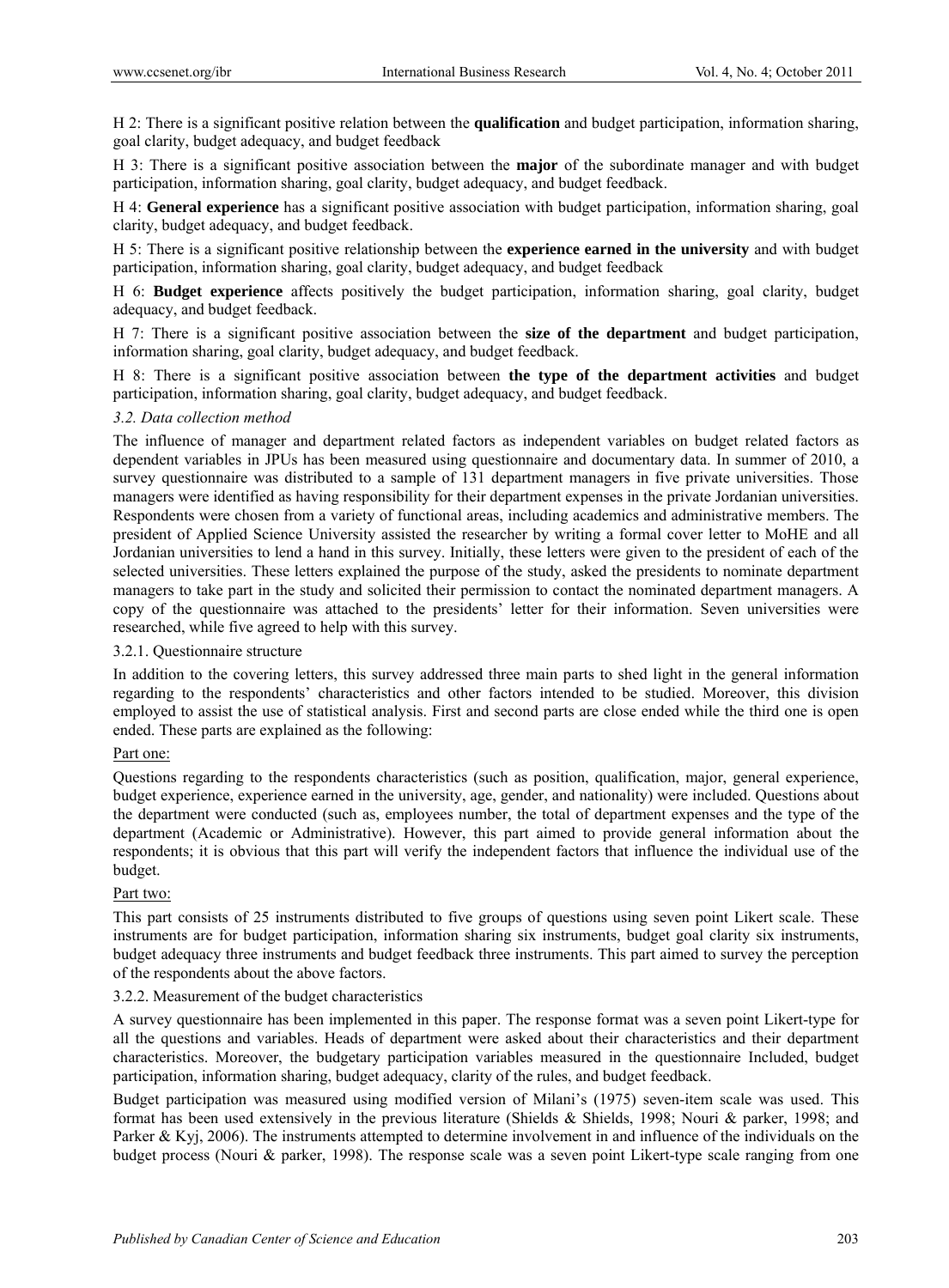(very unsatisfied) to seven (very satisfied). A reliability check of the instruments for the current study has produced a Cronbach alpha coefficient of 0.934.

Information sharing was measured using six-item scale, two of them employed by (Parker & Kyj, 2006) and four instruments have been developed for this study. The response scale was a seven-point Likert type scale ranging from one (very little) to seven (very much). As for the reliability, the Cronbach alpha coefficient was 0.899.

Budget goal clarity was measured in this study by adopting a modified version of six-item scale developed by Rizzo *et al.* (1970). These instruments have been largely employed in the literature see (Shields & Shields, 1998; Nouri & Kyj, 2008). Participants were asked to respond to each item in the instrument on a seven-point Likert scale ranging from one (strongly disagree) to seven ( strongly agree). To measure the reliability, Cronbach alpha was 0.915.

Budget adequacy was measured using a three-item scale developed by (Nouri & Parker, 1998). The instruments attempted to explore the respondents' perception about their budgeted resources as far as the adequacy of the performance of job responsibilities. The response scale was a seven-point Likert-type scale ranging from one (strongly disagree) to seven (strongly agree). As for the reliability of the scale, the Cronbach alpha coefficient was 0.944. Three-item scale used to measure budgetary feedback. These items were involved to measure the degree to which budgetary goals have been achieved. Kenis, (1979) believes that the individual will have no basis for feelings of success or failure and no incentives for higher performance, if he does not know what are their effort results. In this study, the Cronbach alpha was 0.945.

# 3.2.3. The sample

Several procedures were considered in selecting the study sample. Pollanen's (1996) criteria to select a sample in a specific segment have been considered along with general criteria established for sample selection. Rational for every procedure is clarified. However, the sample was chosen to cover all private Jordanian universities, some universities that have relatively small students number, few majors or difficult to be accessed, were excluded. (Zikmund, 2000) commented, "It is a serious mistake to rush into detailed surveys before less expensive and more readily available sources of information have been exhausted." Tashakkori & Teddlie (2009) supported this approach.

Universities in Jordan are two types regarding governance and financing: public universities supervised and financed by governments, and private universities supervised and financed by non-governmental institutions. Notwithstanding, private universities operate as autonomous institutions, managing income resources, choosing strategic plans, managerial systems and following government laws (Companies laws, Education laws, and Tax laws). Jordanian universities sector particularly the private universities sector was the study application entity. To distribute the questionnaire, two primary criteria were followed in selecting universities in this specific segment. First, Like Pollanen criterion, this survey distributed to universities which are large enough to have a well developed organisational structure with multiple levels of management to allow the selection of middle management with budgeting responsibilities. The researchers did not distribute the questionnaires in some universities because it found that these universities are new or does not have diversity in the majors. Second, to investigate the individual variables -as the aim of this paper- variations among managers' characteristics or departments had to exist. This point was considered very important that the different between those managers in terms of their characteristics which may affect the usage of budget.

The survey in this study (the questionnaire survey) yielded 131 cost centre managers who hold management responsibilities of his department in private Jordanian universities. The responses were obtained from five private universities. From a 131 surveys were distributed, 79 were returned, of which two had irrelevant data. The effective response rate is 58.8 % (77/131). The main advantage of researching this number of universities is to enable the researchers to gain an intimate understanding of organisational phenomena, and to generalise results to private Jordanian universities.

#### **4. Results and analysis**

This section includes analysis of the survey questionnaire and results presentation; begins with clarifying the features of the respondents and then using descriptive statistics for analysing the variables. The analysis ends by presenting the results using a kendall's tau-b to test the study hypotheses, table 3 display these results. Limitations of this study have been presented after that.

#### *4.1. Sample descriptive analysis*

The results pointed out that the sample respondents had been employed by their universities for an average of above 8 years, and had held the responsibility of budget for an average of 5.6 years. The average of the respondents' age is 47 with general experience of a mean of 20 years. More than third of the respondents have business qualification, which may indicate some budget knowledge. The mean of the employees' number in these departments is more than the 19 employees, where an average of the total annual expenses of about JD 80000 approx (\$113000). These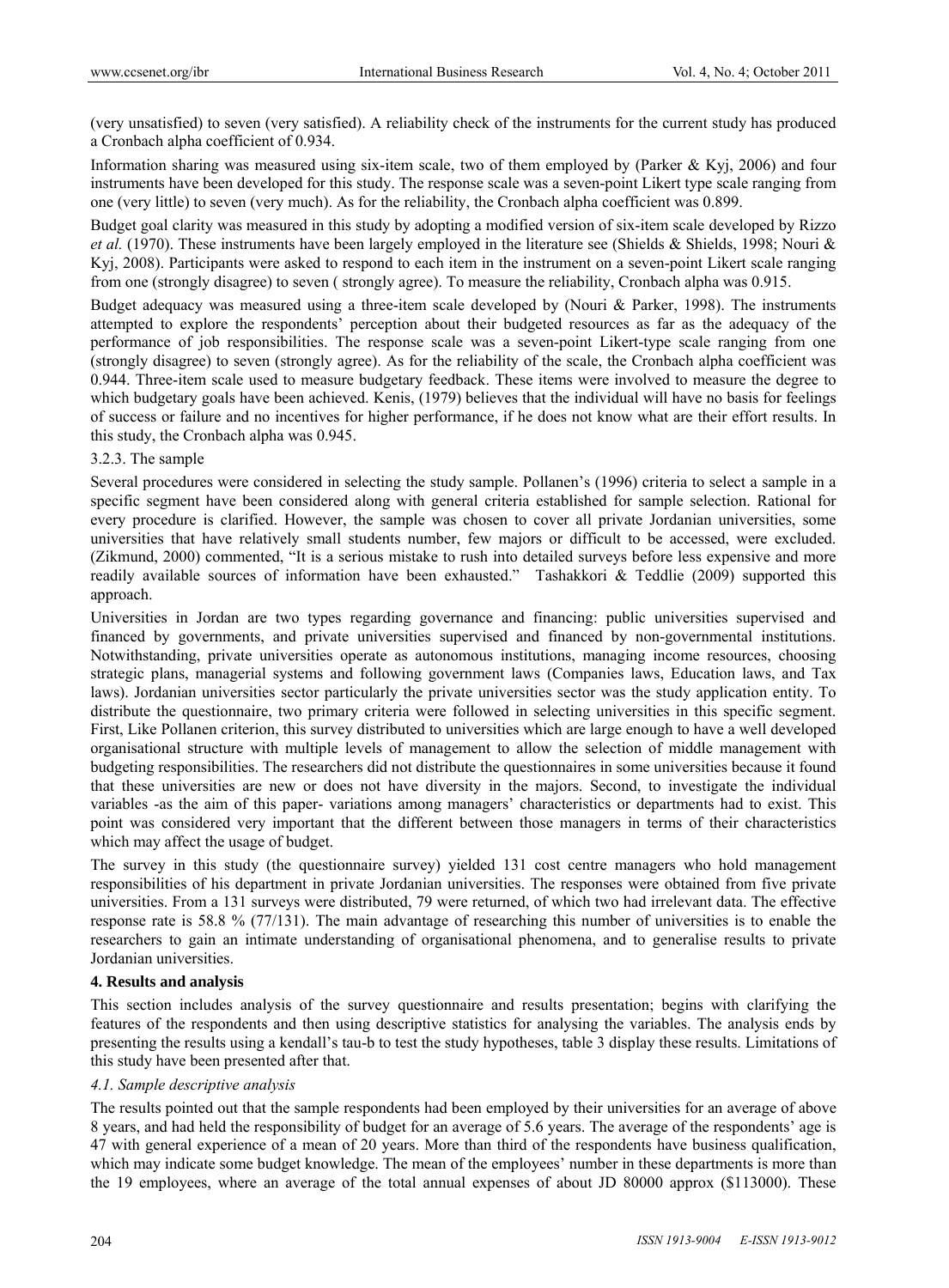demographic data suggests that the respondents have good experience and holding responsible positions. In addition to the previous characteristics, the following demographic data were also collected: manager position, educational level, gender, and nationality. Moreover, the department type and size have been addressed (see table 1).

The impact of managers and department related factors on budget participation characteristics has been tested by means of calculation a non parametric test. Kendall's Tau-b correlation coefficient is one of the bivariate tests that has used widely in the literature and suited to the questionnaire data (see Ezzamel, 1990). Table 2 displays the results, presenting the relationship between independent and dependent variables. The results show that there is no such relation between the manager's positions either dean, administrative manager or academic manager and the budget participation, information sharing, goal clarity, budget adequacy and budget feedback. Thereby, these results indicate that there H1 cannot be accepted as there is no significant relationship between the budget characteristics and the position of the department manager. The results therefore suggest that manager position as it could be in this study dean, academic department head or administrative department head has no significant impact on budget participation characteristics.

Regarding to the second hypothesis, the results were unexpected, as hypothesized that there is a relationship between the qualification and budget participation characteristics. According to the results, it is clear that there is no such significant relation between the qualification degree and the degree of participation, information sharing, goal clarity, budget adequacy and budget feedback. Thereby, this result shows that the qualification degree hold by the manager of the department has no significant effect on characteristics of the budget participation.

Similarly, the results relating to the major or the specialisation of the manager are also claiming that there is no significant evidence that the manager major has any relationship to any of the budget characteristics defined in this study. This result similar to the results of the position and qualification appear in table 2. Therefore, the results conducted failed to address any relationship between the major of the manager either business, IT, engineering or any other major and the budget participation characteristics. This result contrast to the hypothesis which assumes that the manager field has relationship to the budget characteristics (as there is a difference between the managers who have a business major and other majors)

The results appear in table 2 regarding to the general experience is disappointing and unexpected. It was expected that the experience appears to have an influence on the budget participation characteristics, the result appear in table 2 explains that the general experience have no significant relation to the budget characteristics. According to the universities age this may lead to the fact that, it is not necessary that those who have long general experience have earned it in their university. Moreover, the oldest private university at the time of the empirical work had seventeen years old as this may support this fact.

Experience earned in the university expected to have an influence because managers who have been in this organisation for long period should be more involved in participating in the budget. This has been noticed during the time of collecting the questionnaire where some financial managers emphasis this point. As appeared in table 2, the results indicate that experience earned in the university is positively associated with budget participation at significant level of 0.01, Information sharing at level of 0.05, goal clarity at 0.05, budget adequacy 0.01, and budget feedback at 0.01. These results indicate that the manager experience which earned in the university have an effect on the budget characteristics.

One of the most confused results is the results appeared regarding to the budget experience. This factor explained as the time of experience being a budget holder or responsible on your department budget. It was expected to find a strong relation between this factor and the budget characteristics. Table 2 indicates that there is a week relation support the H6 as budget participation and budget adequacy variables show significant relation to the budget experience, but other variables of information sharing, budget adequacy and budget feedback have no significant relationship. The results therefore suggest that the budget experience as defined in the study has limited impact on budget characteristics.

Similar to the first, second, third and the forth variables the table shows that the seventh, eighth and ninth variables have no significant relationship to the budget characteristics variables. Therefore, the department characteristics either the size or the type does not appear to have any considerable influence on budget participation characteristics. The size has been measured by the employees' number in each department and the annual total expenses in these departments. The results did not support the hypothesis that department size have an association to the budget characteristics. Moreover, the results indicate that the nature of these departments either academic or administrative has no significant influence on the budget participation characteristics.

#### **5. Discussion**

The relationship between manager and department related variables in one side and so called budget characteristics have been investigated in this paper. The findings of this study can be summarized in the following three points: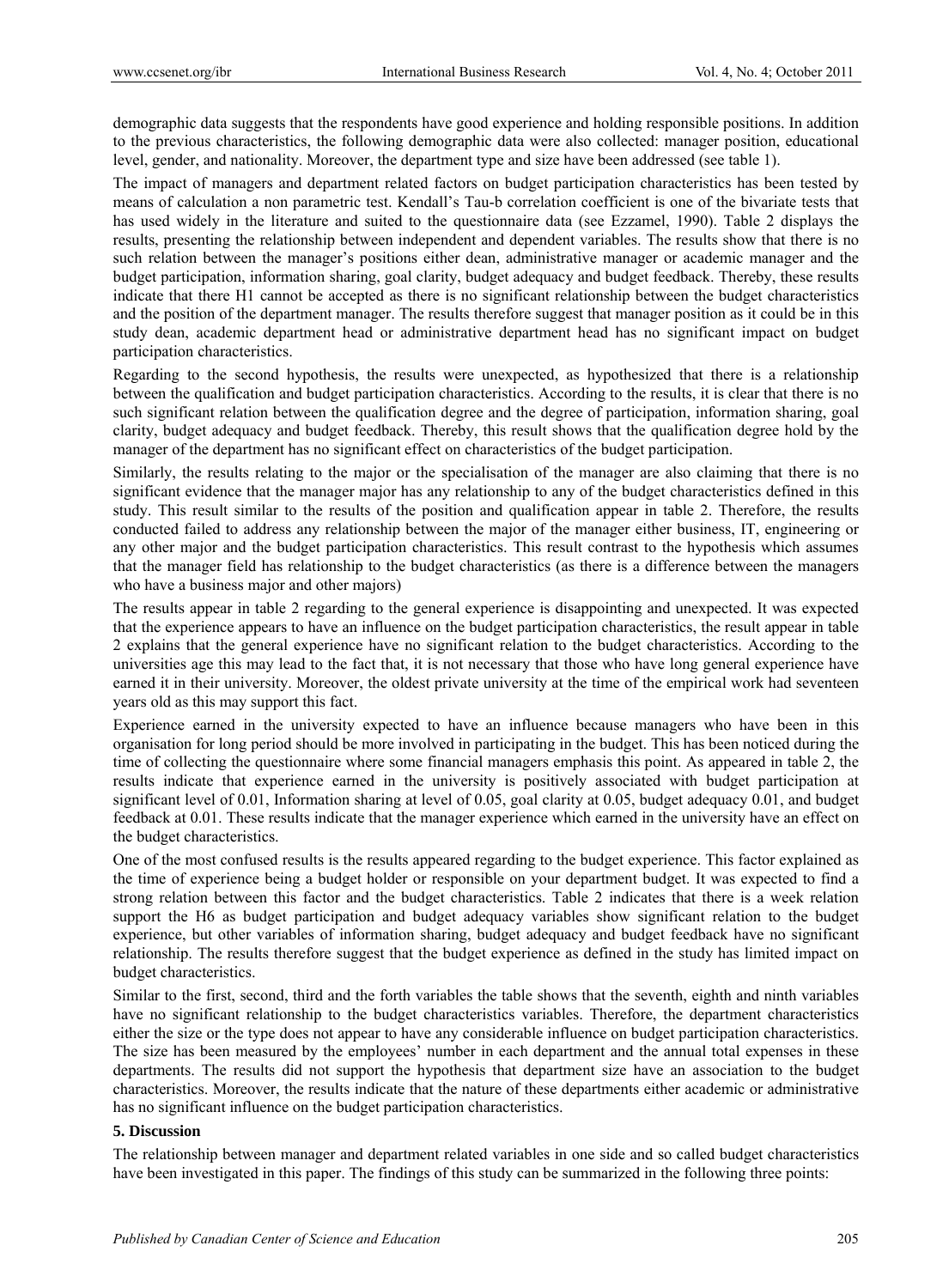First manager related factors of position, qualification, major and general experience are not correlated with budget characteristics in this study.

Second, organisational experience positively related to all budget characteristics, but budget experience correlated significantly with budget participation and budget adequacy and does not appear to have significant relation with information sharing, goal clarity and budget feedback.

Third, department factors are not significantly related with any of the budget characteristics.

 Thereby, the data suggest that the department factors and the manager factors except the experience earned in the university and the budget experience have no impact on budget characteristics. Hence, the budget characteristics may be influenced by other factors such as the management style, departmental autonomy, and other factors (see Ezzamel, 1990).

The results can develop several complementary lines of argument; first of all, the study is an attempt to draw attention behind the budget usage in private universities. Thereby, studying the impact of different factors such as the managerial uncertainty, the university size, or budget slack and performance evaluation on budget characteristics particularly budget participation characteristics appears to be one of interesting topics for further research in this area. A further issue lies in the sampling choice as restricting the sample to a single sample or to conduct rang of organisations as a study sample. This issue arose that studying one university enable the researchers to control the effect of the differences in organisational controls. However, this may increase the understanding of the manner in which variables interact in specific setting, this study focus more on providing more generalisation. A third point lies that the impact of budget characteristics on managerial performance. This is one of the central topics appears in the literature related to budget participation and budget characteristics impact (see Otley, 1978; Hopwood, 1974; Chenhall & Brownll 1988; Dunk, 1993; Nouri & parker, 1998; and Shields & Shields, 1998). Another line may lie is the research methods implemented in this study. Most of the prior studies who conducted the selected budget characteristics focus upon questionnaire based methods of measurements (see Nouri & Parker, 1998; Shields & Shields, 1998; Otley & Pollanen, 2000; Parker & Kyj, 2006; and Milani, 1975). The main aim of this research is the development of understanding about the usage of budget issues in different sites; thus the questionnaire considers one of the best ways of gathering the perception and views of that number of department managers.

This study may be considered to have the usual limitations of the questionnaire survey methodology. Using the managers' perceptions, which may be subject to recall bias or any other interpretation of the internal relation, to measure the dependent variables have been criticized on the basics that these perceptions are not objective. This might not consider a serious limitation since managers' take decisions and actions relying on their perceptions and views. However, questionnaire considers one of the most useful ways for collecting data on specific topic or populations, it could be criticized because it does not allow in depth understanding of complex phenomenon (Moll, 2003). Moreover, the study sample can be criticised that private universities in Jordan are 17 universities and the study has conducted five universities. In fact, the time and the access were a challenge for the researchers to undertake all the private universities. Furthermore, the researchers studied one or two universities of each stage of the universities stages which have been clarified in the sample section.

Despite the insights this research may provide, the results have been difficult to integrate, and have been conflicting specially with regards to the general experience and budget experience. Another limitation which could be considered is the impact of other variables such as decentralization, managerial autonomy, environmental uncertainty and university overall characteristics on the study sample whereas these factors may influence the budget process in theses universities and the level of participation. However, studying budget characteristics in private universities might be influenced by those factors, this study focused on studying the impact of manager's related factors and department related factors on budgetary characteristics. This could be a considerable limitation in areas that have been extensively researched but the budget characteristics in private Jordanian universities have not been extensively researched in the literature. The researchers think that different streams should be researched in future studies such relations between above variables and budget participation characteristics as well as the budget characteristics and performance. These future studies should provide more evidence regarding the role of budget participation and its impact on managerial performance.

## **References**

Broadbent, J. (2007). If You Can't Measure It, How Can You Manage It? Management and Governance in Higher Educational Institutions. *Public Money and Management* 27(3): 193-198. doi:10.1111/j.1467-9302.2007.00579.x, http://dx.doi.org/10.1111/j.1467-9302.2007.00579.x

Brownell, P. and M. Hirst (1986). Reliance on Accounting Information, Budgetary Participation, and Task Uncertainty: Tests of a Three-Way Interaction. *Journal of Accounting Research* 24(2): 241-249. doi:10.2307/2491132, http://dx.doi.org/10.2307/2491132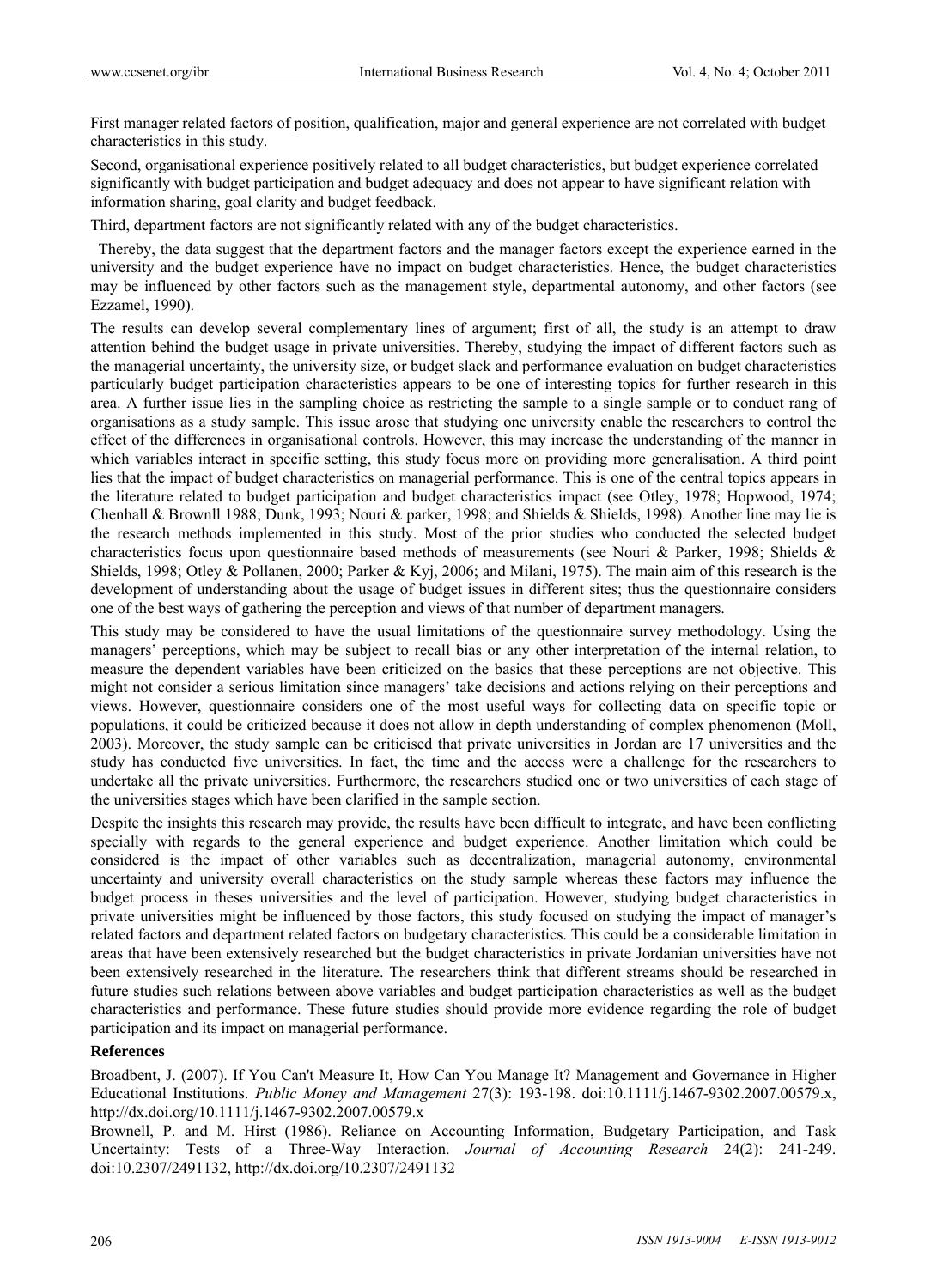Brownell, P. and M. McInnes (1986). Budgetary Participation, Motivation, and Managerial Performance. *The Accounting Review* 61(4): 587-612.

Bruns, W. J. and J. H. Waterhouse (1975). Budgetary Control and Organisation Structure. *Journal of Accounting Research* 13(2): 177-203. doi:10.2307/2490360, http://dx.doi.org/10.2307/2490360

Charpentier, C. (1998). Budgetary Participation in a Public Service Organisation, Working Paper Series in Business Administration. 2009.

Chenhall, R. H. and P. Brownell (1988). The Effect of Participative Budgeting on Job Satisfaction and Performance: Role Ambiguity as an Intervening Variable. *Accounting, Organisations and Society* 13(3): 225-233. doi:10.1016/0361-3682(88)90001-3, http://dx.doi.org/10.1016/0361-3682(88)90001-3

Chong, V. K. and K. M. Chong (2002). Budget Goal Commitment and Informational Effects of Budget Participation on Performance: A Structural Equation Modelling Approach. *Behavioural Research in Accounting* 14: 65-86. doi:10.2308/bria.2002.14.1.65, http://dx.doi.org/10.2308/bria.2002.14.1.65

Covaleski, M., I. Evans, H. John, J. Luft and M. D. Shields (2003). Budgeting Research: Three Theoretical Perspectives and Criteria for Selective Integration. *Journal of Management Accounting Research* 15: 3-49. doi:10.2308/jmar.2003.15.1.3, http://dx.doi.org/10.2308/jmar.2003.15.1.3

Drury, C. (2008). *Management and Cost Accounting*. London, Thomson Learning, Business Press.

Dunk, A. S. (1993). The Effect of Budget Emphasis and Information Asymmetry on the Relation between Budgetary Participation and Slack. *The Accounting Review* 68(2): 400-411.

Ezzamel, M. (1990). The Impact of Environmental Uncertainty, Managerial Autonomy and Size on Budget Characteristics. *Management Accounting Research* 1(3): 181-197. doi:10.1016/S1044-5005(90)70057-1, http://dx.doi.org/10.1016/S1044-5005(90)70057-1

Flamholtz, E. G., T. K. Das and A. S. Tsui (1985). Toward an Integrative Framework of Organisational Control. *Accounting, Organisations and Society* 10(1): 35-50. doi:10.1016/0361-3682(85)90030-3, http://dx.doi.org/10.1016/0361-3682(85)90030-3

Gladney, L., R. Welker and N. Magner (2009). An Experimental Study of the Effects of Budget Favourability on the Formation of Pseudo-Participation Perceptions. *Advances in Management Accounting* 17: 217-245.

Hofstede, G. (1981). Management Control of Public and Not-for-Profit Activities. Accounting, *Organisations and Society* 6(3): 193-211. doi:10.1016/0361-3682(81)90026-X, http://dx.doi.org/10.1016/0361-3682(81)90026-X

Hopwood, A. G. (1974). Leadership Climate and the Use of Accounting Data In Performance Evaluation. *The Accounting Review* 49(3): 485-493.

Kenis, I. (1979). Effects of Budgetary Goal Characteristics on Managerial Attitudes and Performance. *The Accounting Review* 54(4): 707-721.

Kren, L. (1992). Budgetary Participation and Managerial Performance: The Impact of Information and Environmental Volatility. *The Accounting Review* 67(3): 511-526.

Lau, C. M. and E. W. Lim (2002). The Effects of Procedural Justice and Evaluative Styles on the Relationship between Budgetary Participation and Performance. *Advances in Accounting* 19: 139-160. doi:10.1016/S0882-6110(02)19008-0, http://dx.doi.org/10.1016/S0882-6110(02)19008-0

Lillis, D. (2006). The Systematic Evaluation of a Strategic Management Program in an Irish Institute of Technology. *Tertiary Education and Management* 12(3): 241-256. doi:10.1080/13583883.2006.9967171, http://dx.doi.org/10.1080/13583883.2006.9967171

Lukka, K. (1988). Budgetary Biasing in Organisations: Theoretical Framework and Empirical Evidence. *Accounting, Organisations and Society* 13(3): 281-301. doi:10.1016/0361-3682(88)90005-0, http://dx.doi.org/10.1016/0361-3682(88)90005-0

Mah'd, O., (2010). The budgetary process in Private Jordanian Universities (PJUs) and the role of budget participation. Unpublished PhD Thesis, School of Accounting and Finance. Aberdeen, University of Aberdeen.

Mah'd, O., and Buckland, R. (2009) The budget process in Jordanian Private Universities (JPUs) *Accounting in Emerging Economies* (9): 193-228.

Mahoney, T., T. Jerdee and S. Carroll (1965). The Jobs of Management. *Industrial Relations* 4: 97-110. doi:10.1111/j.1468-232X.1965.tb00922.x, http://dx.doi.org/10.1111/j.1468-232X.1965.tb00922.x

Marshall, C. and G. B. Rossman (1999). Designing Qualitative Research, Thousand Oaks: Sage Publications.

Merchant, K. A. (1981). The Design of the Corporate Budgeting System: Influences on Managerial Behaviour and Performance. *The Accounting Review* 56(4): 813-829.

Mia, L. (1989). The Impact of Participation in Budgeting and Job Difficulty on Managerial Performance and Work Motivation: A Research Note. *Accounting, Organisations and Society* 14(4): 347-357. doi:10.1016/0361-3682(89)90005-6, http://dx.doi.org/10.1016/0361-3682(89)90005-6

Mia, L. and A. Patiar (2002). The Interactive Effect of Superior-Subordinate Relationship and Budget Participation on Managerial Performance in the Hotel Industry: An Exploratory Study. *Journal of Hospitality & Tourism Research* 26: 235-257. doi:10.1177/1096348002026003003, http://dx.doi.org/10.1177/1096348002026003003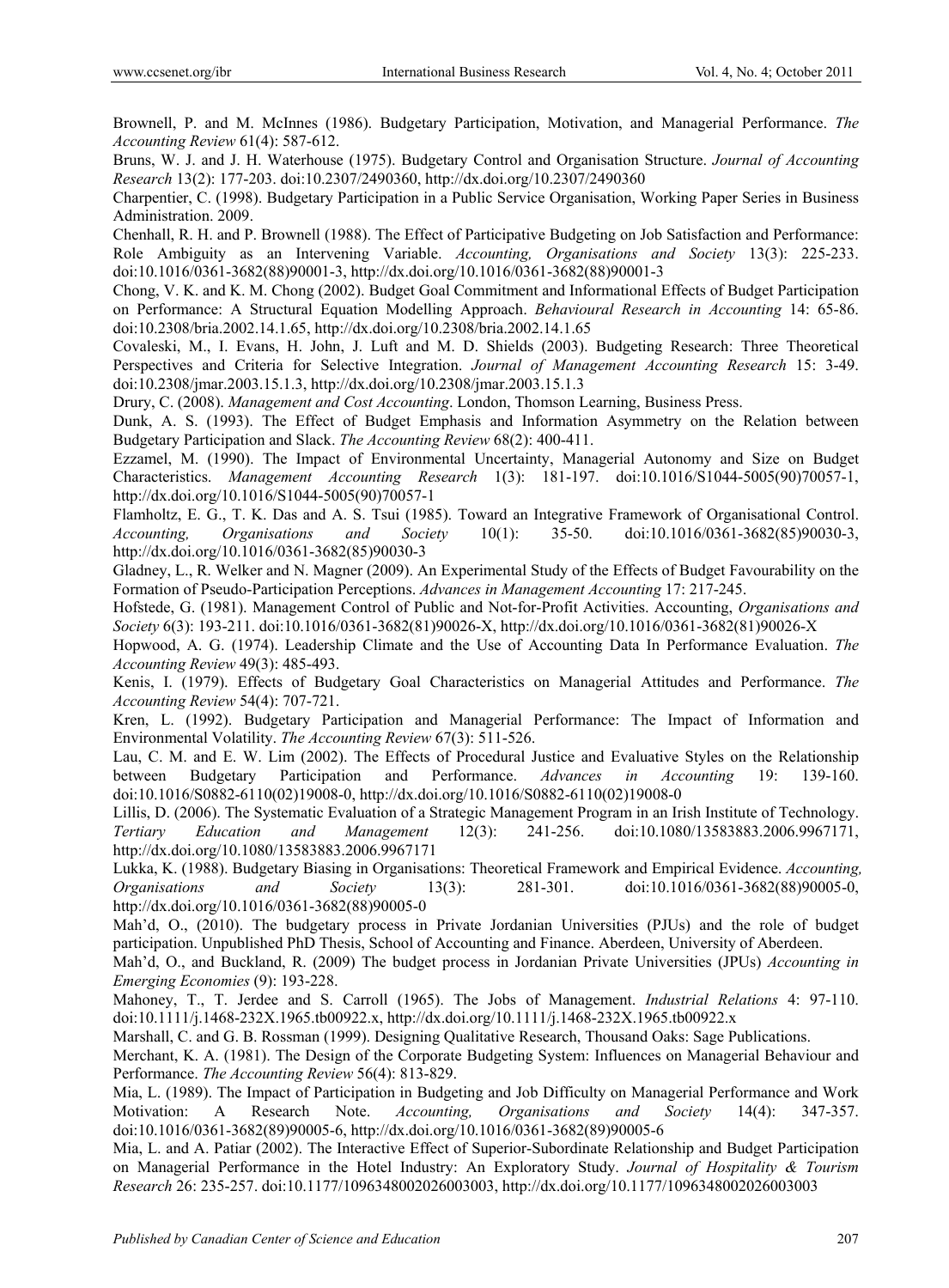Milani, K. (1975). The Relationship of Participation in Budget-Setting to Industrial Supervisor Performance and Attitudes - A Field Study. *The Accounting Review* 50(2): 274-288.

Moll, J. (2003). Organisational Change and Accounting Control Systems at an Australian University; A Longitudinal Case Study. Unpublished PhD Thesis, School of Accounting and Finance. Griffith, Griffith University. Neuman, W. L. (2000). Social Research Methods: Qualitative and Quantitative Methods. Boston, MA: Allyn and Bacon.

Nouri, H. and L. Kyj (2008). The Effect of Performance Feedback on Prior Budgetary Participative Research Using Survey Methodology: An Empirical Study. *Critical Perspectives on Accounting* 19(8): 1431-1453. doi:10.1016/j.cpa.2007.11.003, http://dx.doi.org/10.1016/j.cpa.2007.11.003

Nouri, H. and R. Parker (1998). The Relationship between Budget Participation and Job Performance: The Roles of Budget Adequacy and Organisational Commitment. *Accounting, Organisations and Society* 23(5-6): 467-483. doi:10.1016/S0361-3682(97)00036-6, http://dx.doi.org/10.1016/S0361-3682(97)00036-6

O'Dwyer, B. G. (1999). Corporate Social Reporting: A Description and Quest for Understanding. Unpublished PhD Thesis, Dundee, Dundee University.

Otley, D. (1978). Budget Use and Managerial Performance. *Journal of Accounting Research* 16(1): 122-149. doi:10.2307/2490414, http://dx.doi.org/10.2307/2490414

Otley, D. and Pollanen (2000). Budgetary criteria in performance evaluation: a critical appraisal using new evidence. *Accounting, Organisational and Society* 25: 483-496. doi:10.1016/S0361-3682(98)00031-2, http://dx.doi.org/10.1016/S0361-3682(98)00031-2

Parker, R. J. and L. Kyj (2006). Vertical Information Sharing in the Budgeting Process. *Accounting, Organisations and Society* 31(1): 27-45. doi:10.1016/j.aos.2004.07.005, http://dx.doi.org/10.1016/j.aos.2004.07.005

Patton, M. Q. (1989). Qualitative evaluation methods. Beverly Hills, CA: Sage.

Pollanen, R. M. (1996). Budgetary Criteria in Performance Evaluation and Organisational Effectiveness in the Public Sector; an Empirical Investigation in Ontario Colleges and Universities. Unpublished PhD, Thesis, Lancaster, Lancaster University.

Rizzo, J., R. House and S. Lirtzman. (1970). Role Conflict and Ambiguity in Complex Organisations. *Administrative Science Quarterly* 15(3): 150-163. doi:10.2307/2391486, http://dx.doi.org/10.2307/2391486

Saunders, M., P. Lewis and A. Thornhill (2000). Research Methods for Business Students. London, Prentice Hall. Sekaran, U. (2000). Research Methods for Business. New York, Hermitage Publishing Services.

Shields, J. F. and M. D. Shields (1998). Antecedents of Participative Budgeting. *Accounting, Organisations and Society* 23(1): 49-76. doi:10.1016/S0361-3682(97)00014-7, http://dx.doi.org/10.1016/S0361-3682(97)00014-7

Shields, M. D. and S. M. Young (1993). Antecedents and Consequences of Participative Budgeting: Evidence on the Effects of Asymmetrical Information. *Journal of Management Accounting Research* 5: 265-288.

Stedry, A. C. (1960). Budget Control and Cost Behaviour. New Jersey, Englewood Cliffs, Prentice-Hall.

Thys-Clement, F. and L. Wilkin (1998). Strategic Management and Universities: Outcomes of a European Survey. *Higher Education Management* 10(1): 13-28.

Weetman, P. (2006). Financial and Management Accounting: an Introduction. Edinburgh, FT Prentice Hall.

Yin, R. K. (2003). Case Study Research: Design and Methods. London, Sage Publishing.

Young, S. M. (1985). Participative Budgeting: The Effects of Risk Aversion and Asymmetric Information on Budgetary Slack. *Journal of Accounting Research* 23(2): 829-842. doi:10.2307/2490840, http://dx.doi.org/10.2307/2490840

Zikmund, W. G. (2000). *Business research methods*. Orlando, USA, Dryden Press.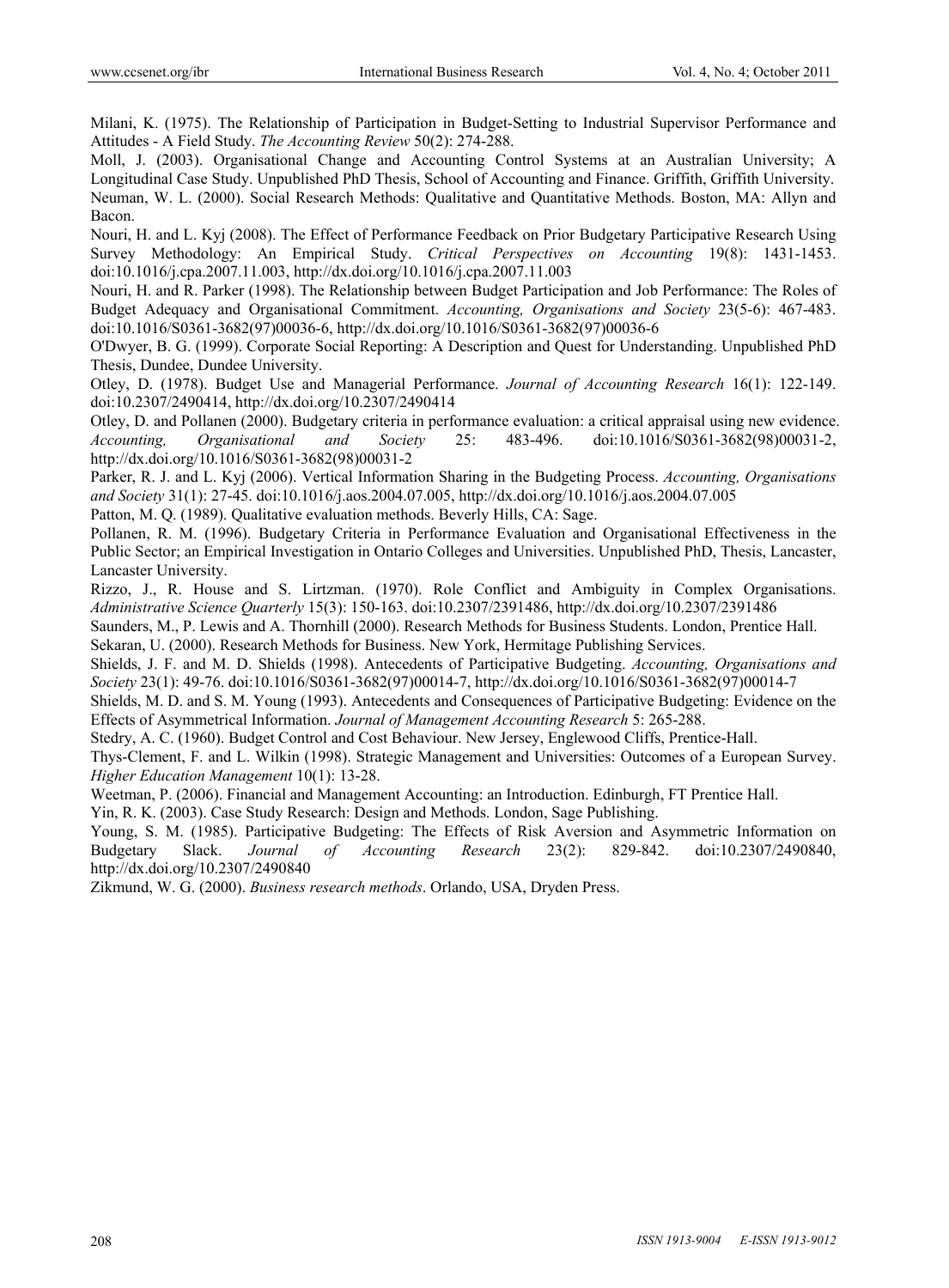| Position                          | Head Of Admin  | Dean           | Head of        | Others              |                  | Total |
|-----------------------------------|----------------|----------------|----------------|---------------------|------------------|-------|
|                                   | Dep            |                | Academic Dep   |                     |                  |       |
| Frequencies                       | 35             | 14             | 25             | $\overline{3}$      |                  | 77    |
| and %                             | 45.5           | 18.2           | 32.5           | 3.9                 |                  |       |
| Qualification                     | Under BSc      | <b>BSc</b>     | Master         | PhD or above        |                  | Total |
| Frequencies                       | $\overline{4}$ | 20             | $\mathbf{Q}$   | 44                  |                  | 77    |
| and $\%$                          | 5.2            | 26             | 11.7           | 57.1                |                  |       |
| Major                             | Accounting     | Management     | Engineering    | IT                  | Other            | Total |
| Frequencies                       | $\mathbf{Q}$   | 13             | 8              | $\mathbf{Q}$        | 38               | 77    |
| and $\%$                          | 11.7           | 16.9           | 10.4           | 11.7                | 49.4             |       |
| General experience                | Under 5 Years  | $5 - 14$       | $15 - 24$      | 25 or above         |                  | Total |
| Frequencies                       | $\overline{4}$ | 24             | 29             | 20                  |                  | 77    |
| and %                             | 5.2            | 31.2           | 37.7           | 26                  |                  |       |
| Organisational experience         | Under 5        | $5-9$          | 10 or above    |                     |                  | Total |
| Frequencies                       | 26             | 22             | 29             |                     |                  | 77    |
| and $\%$                          | 33.8           | 28.6           | 37.7           |                     |                  |       |
| Budget experience                 | Under 3        | 3-9 Years      | 10 or above    |                     |                  | Total |
| Frequencies                       | 32             | 34             | 11             |                     |                  |       |
| and $\%$                          | 41.6           | 44.2           | 14.3           |                     |                  |       |
| Age                               | Under 30       | 30-59          | 60 or Above    |                     |                  | Total |
| Frequencies                       | 5              | 58             | 14             |                     |                  |       |
| and $\%$                          | 6.5            | 75.3           | 18.2           |                     |                  |       |
| Gender                            | Male           | Female         |                |                     |                  | Total |
| Frequencies                       | 71             | 6              |                |                     |                  | 77    |
| and %                             | 92.2           | 7.8            |                |                     |                  |       |
| Nationality                       | Jordanians     | Syrian         | Iraqis         | Egyptian            | Other            | Total |
| Frequencies                       | 72             | $\mathbf{1}$   | $\overline{3}$ | $\mathbf{1}$        | $\mathbf{0}$     | 77    |
| and %                             | 93.5           | 1.3            | 3.9            | 1.3                 | $\boldsymbol{0}$ |       |
| Number of the employees in<br>the | Under 10       | $10-19$        | $20 - 29$      | 30 or above         |                  | Total |
| Department                        |                |                |                |                     |                  |       |
| Frequencies                       | 33             | 29             | 5              | 10                  |                  | 77    |
| and $%$                           | 42.9           | 37.7           | 6.5            | 13                  |                  |       |
| Department Expenditures           | Under 30000 JD | 30000-50000    | 150000-400000  | 400000<br><b>or</b> | Don't            | Total |
|                                   |                |                |                | above               | know             |       |
| Frequencies                       | 31             | 25             | $\overline{7}$ | $\overline{4}$      | 10               | 77    |
| and %                             | 40.3           | 32.5           | 9.1            | 5.2                 | 13               |       |
| Dep Type                          | Academic       | Administrative |                |                     |                  | Total |
| Frequencies                       | 41             | 36             |                |                     |                  | 77    |
| and $\%$                          | 53.2           | 46.8           |                |                     |                  |       |

#### Table 1. Sample descriptive analysis

# Table 2. Kendall's tau-b correlations for independent and dependent variables (n=77)

| Dependent<br>Variables      | Position | C<br>ation<br>pualifi | Major    | General<br>Exper<br>ಸ | Experie<br>Jrganis<br>ation | Experie<br><b>Budget</b><br>nce | Empl<br>No<br>႙<br>Ċ, | qхД<br>Total<br>ense | Type<br>Dep |
|-----------------------------|----------|-----------------------|----------|-----------------------|-----------------------------|---------------------------------|-----------------------|----------------------|-------------|
| <b>Budget Participation</b> | $-0.065$ | 0.038                 | $-0.029$ | 0.015                 | $*$ 0.279                   | $*0.192$                        | 0.012                 | $-0.095$             | $-0.109$    |
| <b>Information Sharing</b>  | 0.019    | 0.028                 | 0.035    | $-0.017$              | $*0.220$                    | 0.072                           | $-0.045$              | $-0.044$             | $-0.056$    |
| <b>Goal Clarity</b>         | $-0.095$ | 0.000                 | 0.118    | 0.152                 | $*0.202$                    | 0.108                           | 0.018                 | 0.023                | $-0.022$    |
| <b>Budget Adequacy</b>      | $-0.057$ | $-0.009$              | 0.007    | 0.151                 | $*$ 0.348                   | ** $0.262$                      | 0.084                 | $-0.117$             | $-0.030$    |
| Budget feedback             | $-0.040$ | 0.124                 | 0.087    | 0.007                 | $*$ 0.273                   | 0.094                           | $-0.039$              | $-0.049$             | $-0.076$    |

\* Correlation is significant at the 0.05 level \*\* Correlation is significant at the 0.01 level